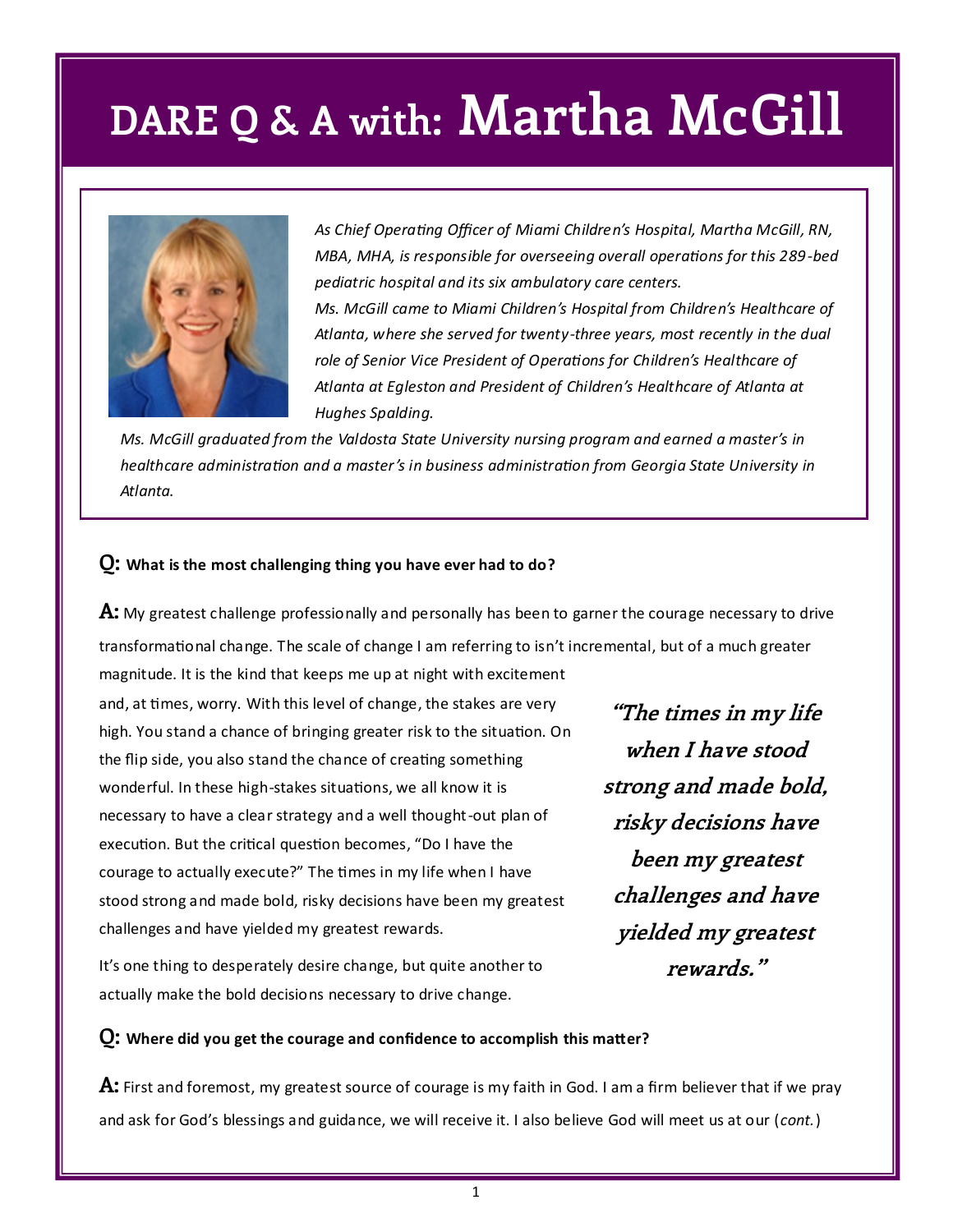**A:** (*cont.*) level of expectation. So, set the bar high and receive all of His wonderful blessings!

I have also always had a strong and supportive family, people who encourage me to reach higher and constantly strive for excellence. My family is my greatest source of happiness, which is a motivation more easily understood than described.

Additionally, I have had the wonderful good fortune of being surrounded, professionally, by incredibly gifted mentors. I am a healthcare leader, and practicing in this field, as in many others, not only requires strong business acumen, but also (as one of my dearest mentors, Dr. James Tally, often reminded me) an understanding that "people are people first, and they don't care what you know until they know you care." Remembering this has always served me well, regardless of the situation.

#### **Q: What is the biggest mistake you have ever made? What did you learn and how did you recover?**

**A:** The biggest mistakes in my life share a common theme: I tend to process tough decisions for prolonged periods of time. This is especially true when they involve significant impact on others. I have overcome this

**"Seek out the wisest, most experienced person in your field and ask them to mentor you."**

tendency simply through experience. After toiling for months over one particularly tough decision, I finally moved forward in a direction I knew months prior I needed to go. I at last realized that the toll had been much harder on me and on my organization than the impact of the decision would be on others. The fact is that life at times makes us feel as if things are tougher than they really are. So, take initiative, trust your gut, rely on your wisdom, and make bold, decisive moves.

**Q: If you had a young woman you cared deeply about entering the workforce today, what single piece of advice would you have for her?**

**A:** Be well prepared. Invest in the best education you can afford.

Ask for help from others. Seek out the wisest, most experienced person in your field and ask them to mentor you. You will be surprised at how many very accomplished, highly experienced leaders are honored to help.

Work hard. No one said the job would be easy, and the fact is that we really do value and appreciate those things for which we work hardest.

Find a balance that works for you and your family, given the season of your life. A very wise mentor, Becky Webster, once advised me, "Your work will ebb and flow. Take time for you and your family when ( *cont.*)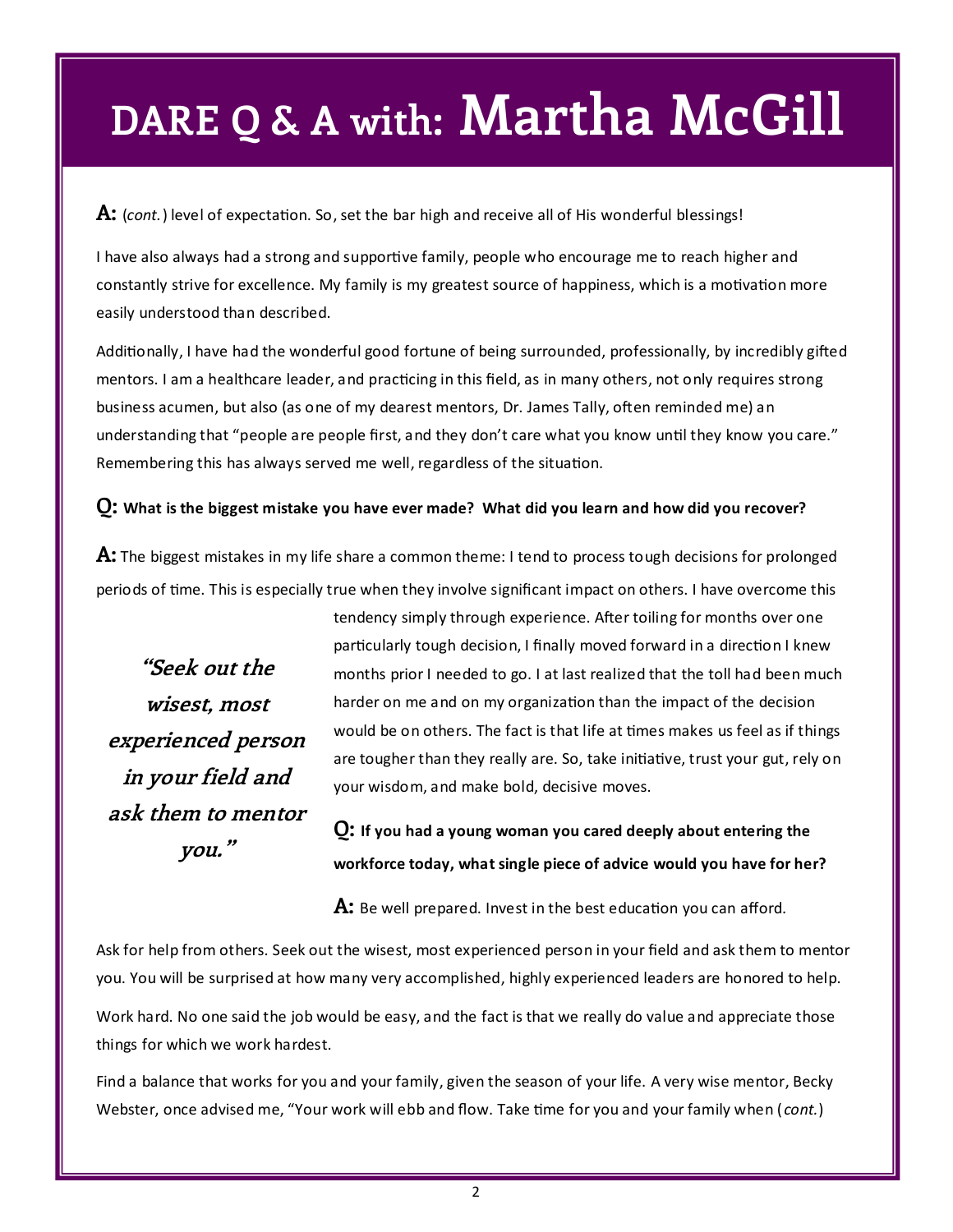**A:** (*cont.*) you can." With work, there will always be deadlines and commitments. This is true with family as well. I've learned to schedule my family time a year in advance (yes, a year!). This approach ensures that I can fit the work around my family, which is top on the priority list.

Seek opportunities to gain experience working with relating to people from diverse cultures. As the global economy continues to develop, this breadth of experience will serve you well. My goal is someday to serve in a leadership capacity with an organization which brings about positive change for children on a global scale. In order to prepare for this role, I took a position in a global market. This gives me exposure not only to global consumers, but diversity on the business side as well. This opportunity has afforded me the opportunity to learn valuable lessons in the differences among

**"The merger brought about tremendous change, and with change always comes opportunity."**

cultural norms and how they impact both the consumer and the way business is conducted.

Pray. Ask God for His blessings and guidance in your career. I've chosen to live a life serving others, and I trust God's guidance. It has served me well in every aspect of my life.

Let your light shine. Don't be afraid to share your faith, love, wisdom, and skills with others. Hire the best talent you can afford. Love them, and give them the resources necessary to make the organization successful. Remind them often that they are valued and appreciated.

#### **Q: What advice do you have for building self-confidence?**

**A:** My best advice for building self-confidence is to start with a solid education. This arms you with the essential tools necessary for success. Next, you must believe in yourself. Remember, you can accomplish something only if you believe you can. Whether you believe you can or whether you believe you can't either way, you are right! To enable and constantly reinforce this mindset, surround yourself with others who believe in you and support your success. Also, always remember to be strong and courageous. This will prepare you to make bold decisive moves that others will admire. This, in turn, will give you strength.

**Q: How did you make the leap from middle to senior executive leadership in your company?** 

**A:** I had years of experience, which provided me with a solid foundation. With those years came increasing levels of responsibility. My breakthrough opportunity came when the organization I was working for (*cont.*)